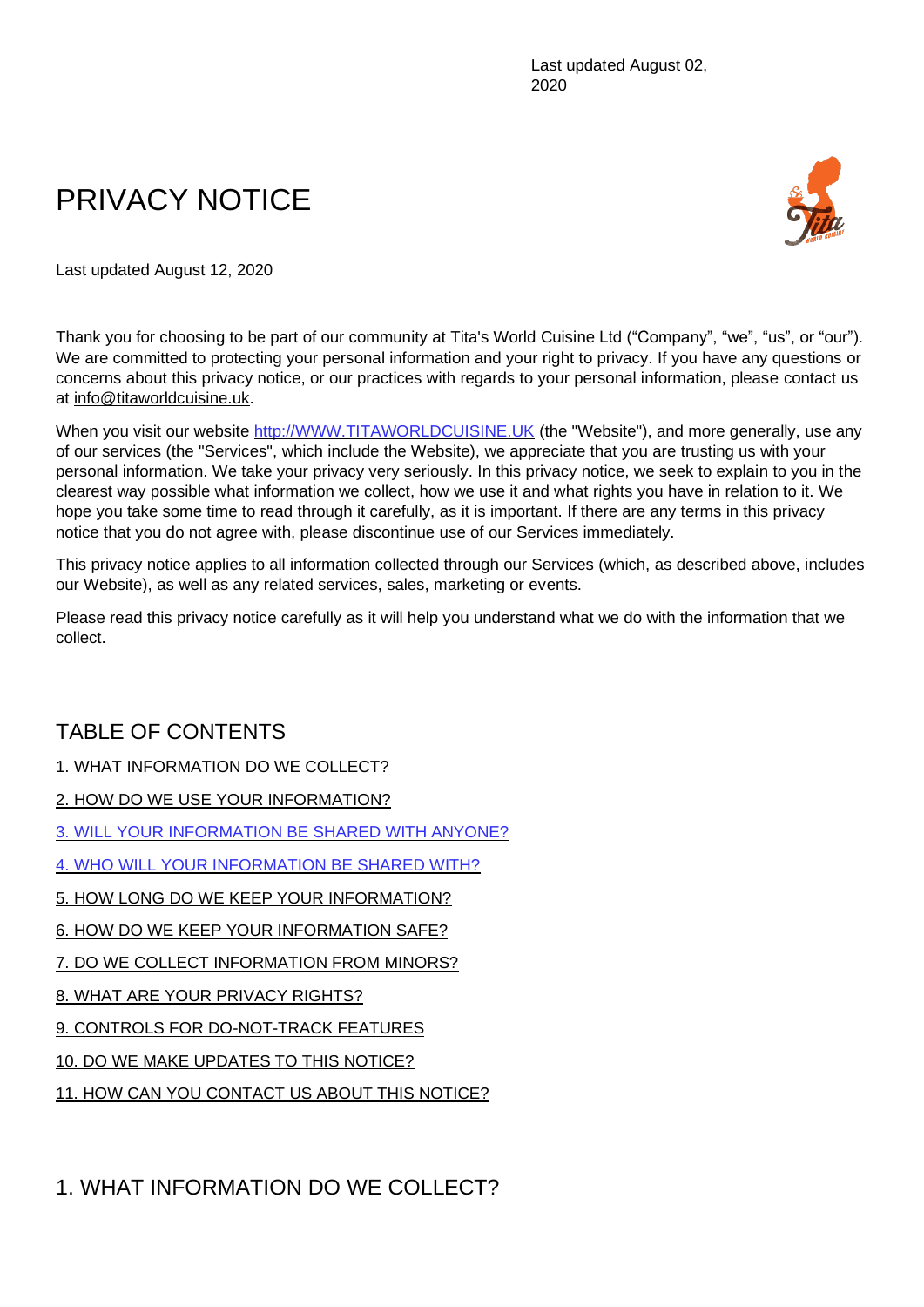#### Personal information you disclose to us

#### *We collect information that you provide to us.*

We collect personal information that you voluntarily provide to us when you express an interest in obtaining information about us or our products and Services, when you participate in activities on the Website or otherwise when you contact us.

The personal information that we collect depends on the context of your interactions with us and the Website, the choices you make and the products and features you use. The personal information we collect may include the following:

**Personal Information Provided by You**. We collect names; phone numbers; email addresses; billing addresses; debit/credit card numbers; and other similar information.

**Payment Data**. We may collect data necessary to process your payment if you make purchases, such as your payment instrument number (such as a credit card number), and the security code associated with your payment instrument. All payment data is stored by Wix. You may find their privacy notice link(s) here: <https://www.wix.com/about/privacy>

All personal information that you provide to us must be true, complete and accurate, and you must notify us of any changes to such personal information.

#### Information automatically collected

*In Short: Some information — such as your Internet Protocol (IP) address and/or browser and device characteristics — is collected automatically when you visit our Website.*

We automatically collect certain information when you visit, use or navigate the Website. This information does not reveal your specific identity (like your name or contact information) but may include device and usage information, such as your IP address, browser and device characteristics, operating system, language preferences, referring URLs, device name, country, location, information about who and when you use our Website and other technical information. This information is primarily needed to maintain the security and operation of our Website, and for our internal analytics and reporting purposes.

The information we collect includes:

- *Log and Usage Data.* Log and usage data is service-related, diagnostic usage and performance information our servers automatically collect when you access or use our Website and which we record in log files. Depending on how you interact with us, this log data may include your IP address, device information, browser type and settings and information about your activity in the Website (such as the date/time stamps associated with your usage, pages and files viewed, searches and other actions you take such as which features you use), device event information (such as system activity, error reports (sometimes called 'crash dumps') and hardware settings).
- *Location Data.* We collect information data such as information about your device's location, which can be either precise or imprecise. How much information we collect depends on the type of settings of the device you use to access the Website. For example, we may use GPS and other technologies to collect geolocation data that tells us your current location (based on your IP address). You can opt out of allowing us to collect this information either by refusing access to the information or by disabling your Locations settings on your device. Note however, if you choose to opt out, you may not be able to use certain aspects of the Services.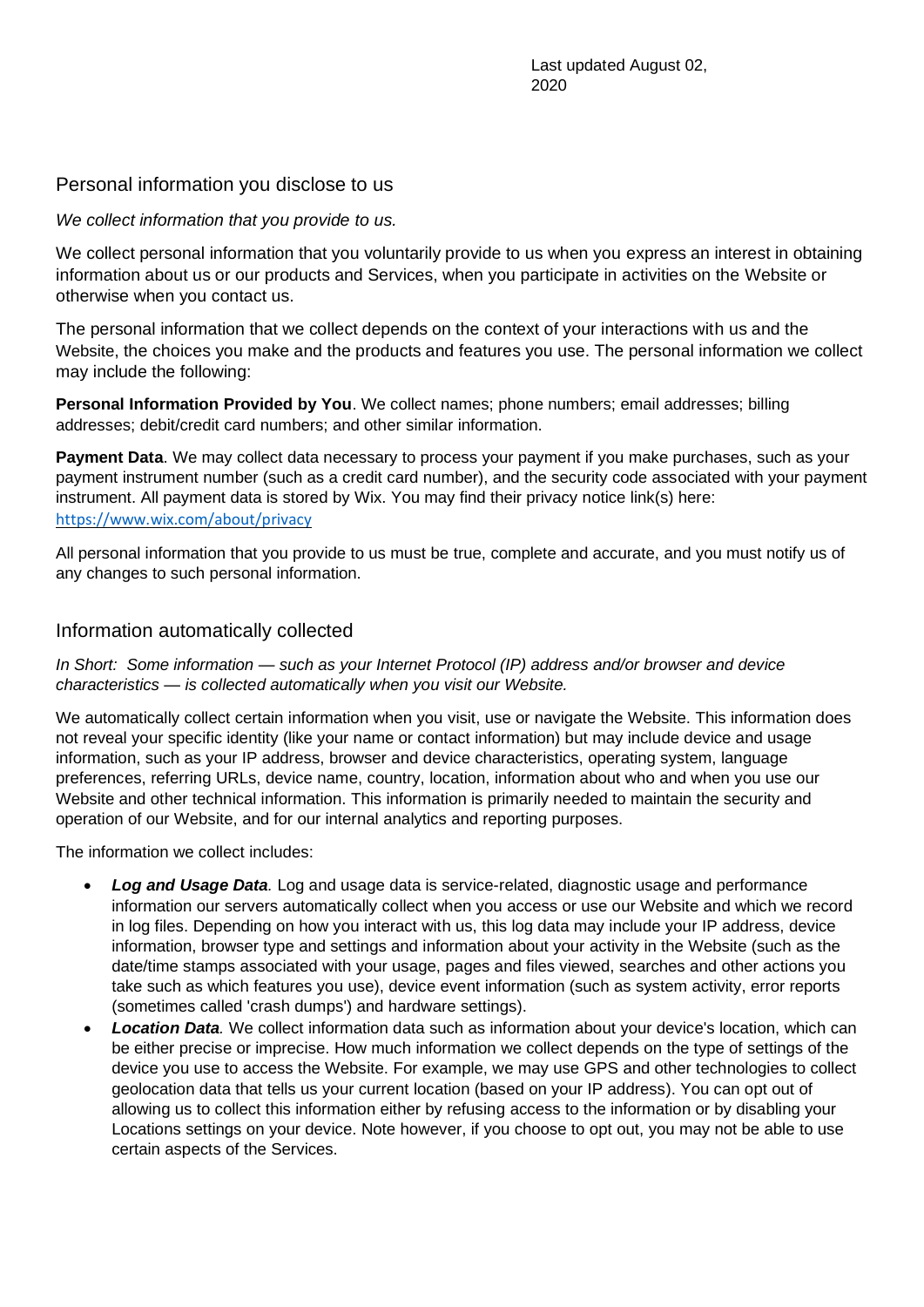### 2. HOW DO WE USE YOUR INFORMATION?

*We process your information for purposes based on legitimate business interests, the fulfillment of our contract with you, compliance with our legal obligations, and/or your consent.*

We use personal information collected via our Website for a variety of business purposes described below. We process your personal information for these purposes in reliance on our legitimate business interests, in order to enter into or perform a contract with you, with your consent, and/or for compliance with our legal obligations. We indicate the specific processing grounds we rely on next to each purpose listed below.

We use the information we collect or receive:

- **To facilitate account creation and logon process**. If you choose to link your account with us to a thirdparty account (such as your Google or Facebook account), we use the information you allowed us to collect from those third parties to facilitate account creation and logon process for the performance of the contract.
- **To post testimonials**. We post testimonials on our Website that may contain personal information. Prior to posting a testimonial, we will obtain your consent to use your name and the consent of the testimonial. If you wish to update, or delete your testimonial, please contact us at [info@titaworldcuisine.uk](mailto:info@titaworldcuisine.uk) and be sure to include your name, testimonial location, and contact information.
- **Request feedback**. We may use your information to request feedback and to contact you about your use of our Website.
- **To enable user-to-user communications**. We may use your information in order to enable user-to-user communications with each user's consent.
- **To manage user accounts**. We may use your information for the purposes of managing our account and keeping it in working order.
- **To send administrative information to you**. We may use your personal information to send you product, service and new feature information and/or information about changes to our terms, conditions, and policies.
- **To protect our Services**. We may use your information as part of our efforts to keep our Website safe and secure (for example, for fraud monitoring and prevention).
- To enforce our terms, conditions and policies for business purposes, to comply with legal and regulatory requirements or in connection with our contract.
- **To respond to legal requests and prevent harm.** If we receive a subpoena or other legal request, we may need to inspect the data we hold to determine how to respond.
- **Fulfill and manage your orders**. We may use your information to fulfill and manage your orders, payments, returns, and exchanges made through the Website.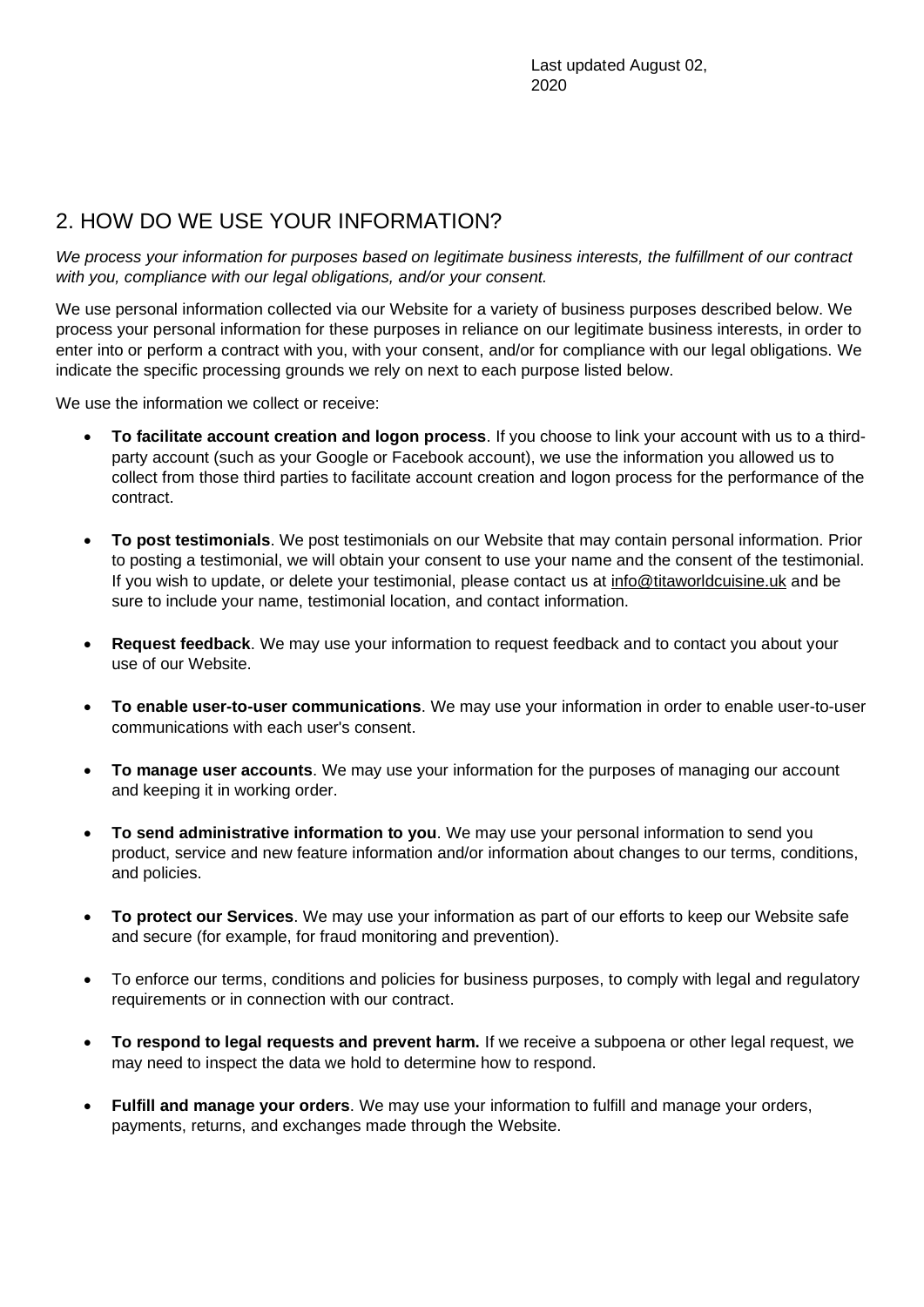- **Administer prize draws and competitions**. We may use your information to administer prize draws and competitions when you elect to participate in our competitions.
- **To deliver and facilitate delivery of services to the user**. We may use your information to provide you with the requested service.
- **To respond to user inquiries/offer support to users**. We may use your information to respond to your inquiries and solve any potential issues you might have with the use of our Services.
- **To send you marketing and promotional communications**. We and/or our third-party marketing partners may use the personal information you send to us for our marketing purposes, if this is in accordance with your marketing preferences. For example, when expressing an interest in obtaining information about us or our Website, subscribing to marketing or otherwise contacting us, we will collect personal information from you. You can opt-out of our marketing emails at any time (see the ["WHAT](https://app.termly.io/dashboard/website/530417/privacy-policy#privacyrights)  [ARE YOUR PRIVACY RIGHTS"](https://app.termly.io/dashboard/website/530417/privacy-policy#privacyrights) below).
- **Deliver targeted advertising to you**. We may use your information to develop and display personalized content and advertising (and work with third parties who do so) tailored to your interests and/or location and to measure its effectiveness.

#### 3. WILL YOUR INFORMATION BE SHARED WITH ANYONE?

*We only share information with your consent, to comply with laws, to provide you with services, to protect your rights, or to fulfill business obligations.*

We may process or share your data that we hold based on the following legal basis:

- **Consent**: We may process your data if you have given us specific consent to use your personal information in a specific purpose.
- **Legitimate Interests**: We may process your data when it is reasonably necessary to achieve our legitimate business interests.
- **Performance of a Contract**: Where we have entered into a contract with you, we may process your personal information to fulfill the terms of our contract.
- **Legal Obligations**: We may disclose your information where we are legally required to do so in order to comply with applicable law, governmental requests, a judicial proceeding, court order, or legal process, such as in response to a court order or a subpoena (including in response to public authorities to meet national security or law enforcement requirements).
- **Vital Interests**: We may disclose your information where we believe it is necessary to investigate, prevent, or take action regarding potential violations of our policies, suspected fraud, situations involving potential threats to the safety of any person and illegal activities, or as evidence in litigation in which we are involved.

More specifically, we may need to process your data or share your personal information in the following situations: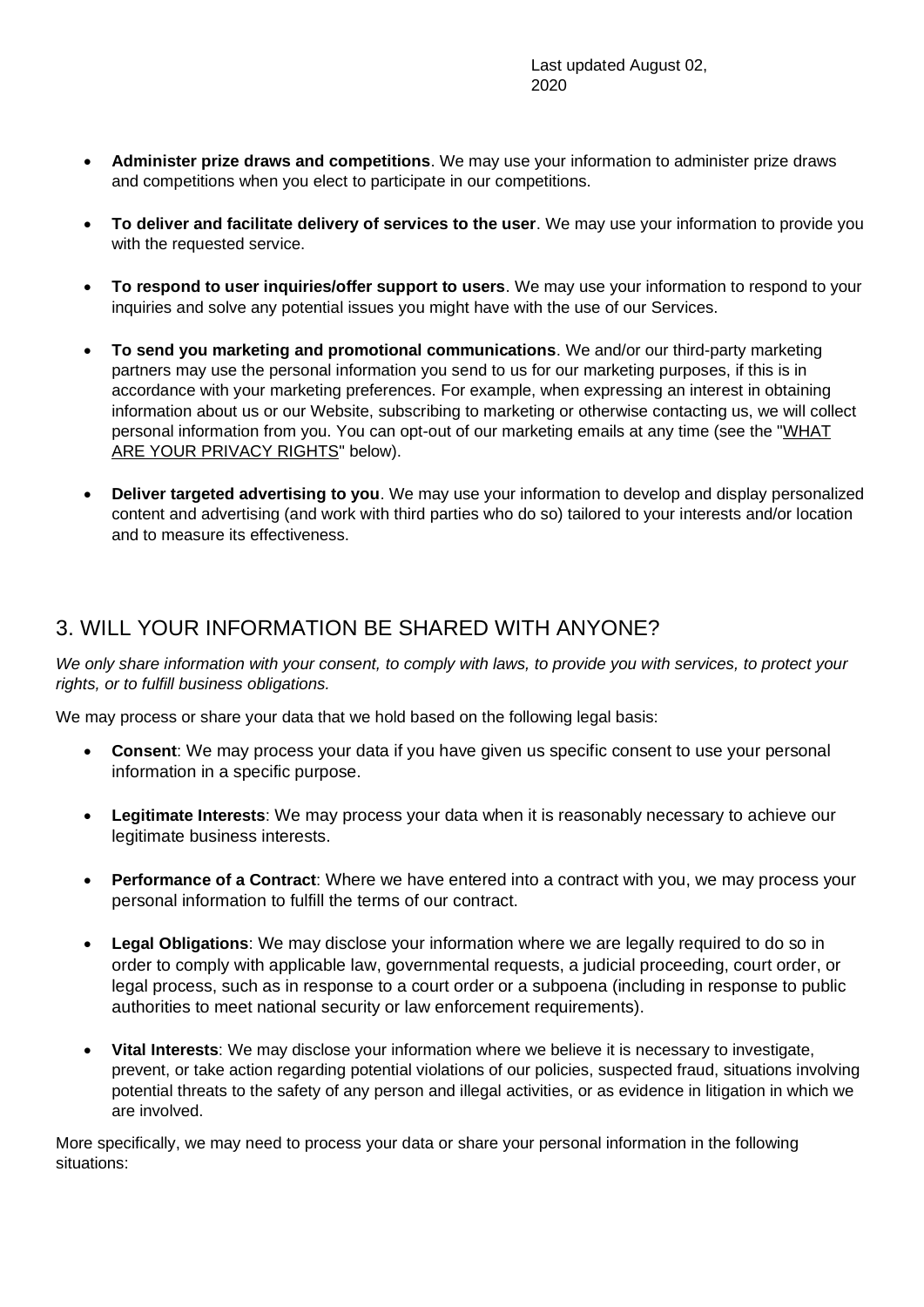- **Business Transfers**. We may share or transfer your information in connection with, or during negotiations of, any merger, sale of company assets, financing, or acquisition of all or a portion of our business to another company.
- **Vendors, Consultants and Other Third-Party Service Providers**. We may share your data with thirdparty vendors, service providers, contractors or agents who perform services for us or on our behalf and require access to such information to do that work. Examples include: payment processing, data analysis, email delivery, hosting services, customer service and marketing efforts. We may allow selected third parties to use tracking technology on the Website, which will enable them to collect data on our behalf about how you interact with our Website over time. This information may be used to, among other things, analyze and track data, determine the popularity of certain content, pages or features, and better understand online activity. Unless described in this notice, we do not share, sell, rent or trade any of your information with third parties for their promotional purposes. We have contracts in place with our data processors, which are designed to help safegaurd your personal information. This means that they cannot do anything with your personal information unless we have instructed them to do it. They will also not share your personal information with any organization apart from us. They also commit to protect the data they hold on our behalf and to retain it for the period we instruct.
- **Affiliates**. We may share your information with our affiliates, in which case we will require those affiliates to honor this privacy notice. Affiliates include our parent company and any subsidiaries, joint venture partners or other companies that we control or that are under common control with us.
- **Business Partners**. We may share your information with our business partners to offer you certain products, services or promotions.

# 4. WHO WILL YOUR INFORMATION BE SHARED WITH?

#### *We only share information with the following third parties.*

We only share and disclose your information with the following third parties. We have categorized each party so that you may easily understand the purpose of our data collection and processing practices. If we have processed your data based on your consent and you wish to revoke your consent, please contact us using the contact details provided in the section below titled ["HOW CAN YOU CONTACT US ABOUT THIS NOTICE?"](https://app.termly.io/dashboard/website/530417/privacy-policy#contact).

- Content Optimization Google Site Search
- Data Backup and Security Google Drive Backup
- Invoice and Billing Wix
- Social Media Sharing and Advertising Google+ social plugins
- Web and Mobile Analytics Google Analytics
- Website Hosting Wix

# 5. HOW LONG DO WE KEEP YOUR INFORMATION?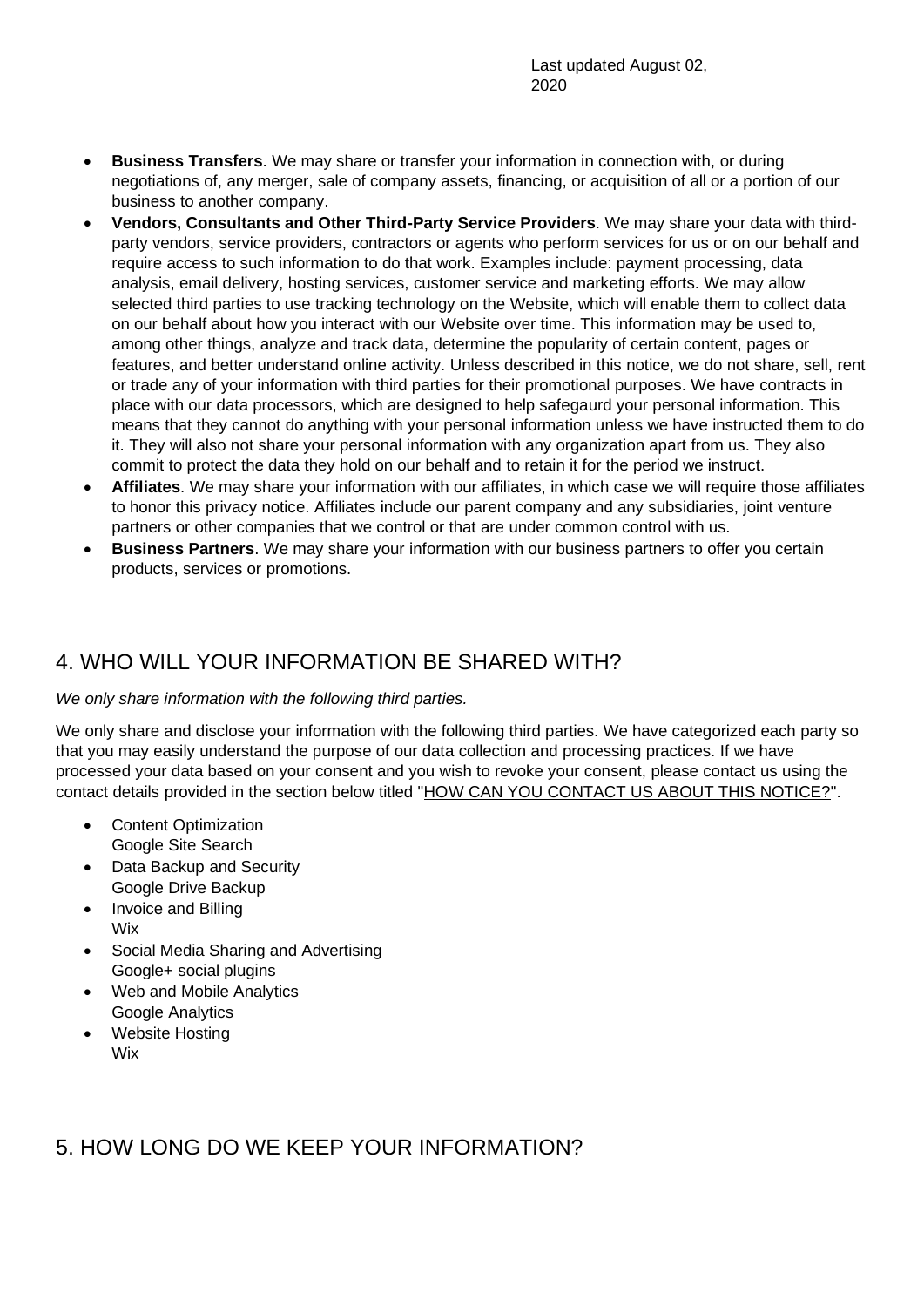*We keep your information for as long as necessary to fulfill the purposes outlined in this privacy notice unless otherwise required by law.*

We will only keep your personal information for as long as it is necessary for the purposes set out in this privacy notice, unless a longer retention period is required or permitted by law (such as tax, accounting or other legal requirements). No purpose in this notice will require us keeping your personal information for longer than **2 years**.

When we have no ongoing legitimate business need to process your personal information, we will either delete or anonymize such information, or, if this is not possible (for example, because your personal information has been stored in backup archives), then we will securely store your personal information and isolate it from any further processing until deletion is possible.

### 6. HOW DO WE KEEP YOUR INFORMATION SAFE?

#### *We aim to protect your personal information through a system of organizational and technical security measures.*

We have implemented appropriate technical and organizational security measures designed to protect the security of any personal information we process. However, despite our safeguards and efforts to secure your information, no electronic transmission over the Internet or information storage technology can be guaranteed to be 100% secure, so we cannot promise or guarantee that hackers, cybercriminals, or other unauthorized third parties will not be able to defeat our security, and improperly collect, access, steal, or modify your information. Although we will do our best to protect your personal information, transmission of personal information to and from our Website is at your own risk. You should only access the Website within a secure environment.

### 7. DO WE COLLECT INFORMATION FROM MINORS?

*We do not knowingly collect data from or market to children under 18 years of age.*

We do not knowingly solicit data from or market to children under 18 years of age. By using the Website, you represent that you are at least 18 or that you are the parent or guardian of such a minor and consent to such minor dependent's use of the Website. If we learn that personal information from users less than 18 years of age has been collected, we will deactivate the account and take reasonable measures to promptly delete such data from our records. If you become aware of any data we may have collected from children under age 18, please contact us at [info@titaworldcuisine.uk.](mailto:info@titaworldcuisine.uk)

# 8. WHAT ARE YOUR PRIVACY RIGHTS?

*In some regions, such as the European Economic Area, you have rights that allow you greater access to and control over your personal information. You may review, change, or terminate your account at any time.*

In some regions (like the European Economic Area), you have certain rights under applicable data protection laws. These may include the right (i) to request access and obtain a copy of your personal information, (ii) to request rectification or erasure; (iii) to restrict the processing of your personal information; and (iv) if applicable, to data portability. In certain circumstances, you may also have the right to object to the processing of your personal information. To make such a request, please use the [contact details](https://app.termly.io/dashboard/website/530417/privacy-policy#contact) provided below. We will consider and act upon any request in accordance with applicable data protection laws.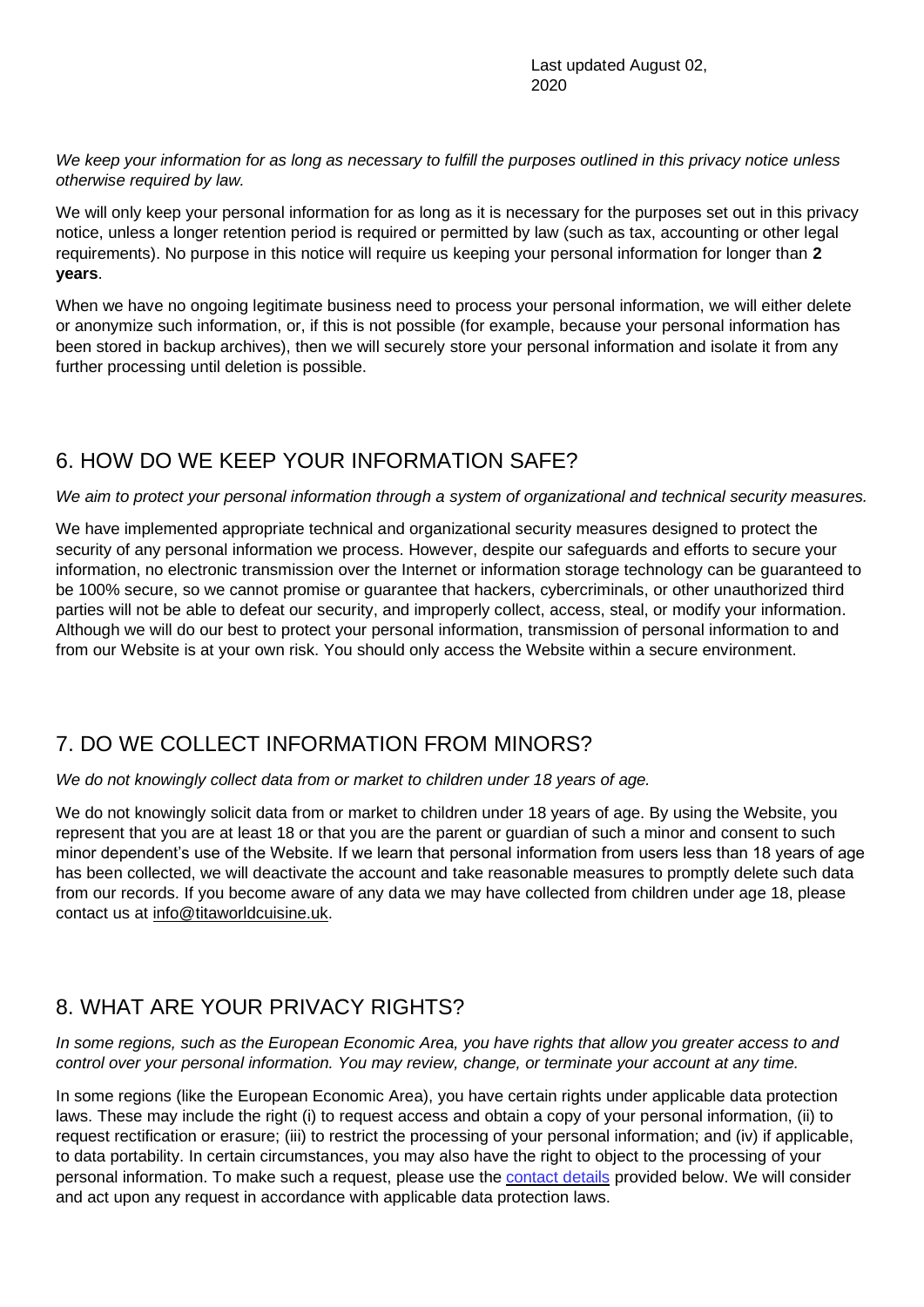If we are relying on your consent to process your personal information, you have the right to withdraw your consent at any time. Please note however that this will not affect the lawfulness of the processing before its withdrawal, nor will it affect the processing of your personal information conducted in reliance on lawful processing grounds other than consent.

If you are resident in the European Economic Area and you believe we are unlawfully processing your personal information, you also have the right to complain to your local data protection supervisory authority. You can find their contact details here: [http://ec.europa.eu/justice/data-protection/bodies/authorities/index\\_en.htm.](http://ec.europa.eu/justice/data-protection/bodies/authorities/index_en.htm)

If you are resident in Switzerland, the contact details for the data protection authorities are available here: <https://www.edoeb.admin.ch/edoeb/en/home.html>.

# 9. CONTROLS FOR DO-NOT-TRACK FEATURES

Most web browsers and some mobile operating systems and mobile applications include a Do-Not-Track ("DNT") feature or setting you can activate to signal your privacy preference not to have data about your online browsing activities monitored and collected. At this stage, no uniform technology standard for recognizing and implementing DNT signals has been finalized. As such, we do not currently respond to DNT browser signals or any other mechanism that automatically communicates your choice not to be tracked online. If a standard for online tracking is adopted that we must follow in the future, we will inform you about that practice in a revised version of this privacy notice.

# 10. DO WE MAKE UPDATES TO THIS NOTICE?

*Yes, we will update this notice as necessary to stay compliant with relevant laws.*

We may update this privacy notice from time to time. The updated version will be indicated by an updated "Revised" date and the updated version will be effective as soon as it is accessible. If we make material changes to this privacy notice, we may notify you either by prominently posting a notice of such changes or by directly sending you a notification. We encourage you to review this privacy notice frequently to be informed of how we are protecting your information.

# 11. HOW CAN YOU CONTACT US ABOUT THIS NOTICE?

If you have questions or comments about this notice, you may email us at [info@titaworldcuisine.uk](mailto:info@titaworldcuisine.uk) or by post to:

Tita's World Cusine Ltd

47 Adare Walk

London, London SW16 2PW

United Kingdom